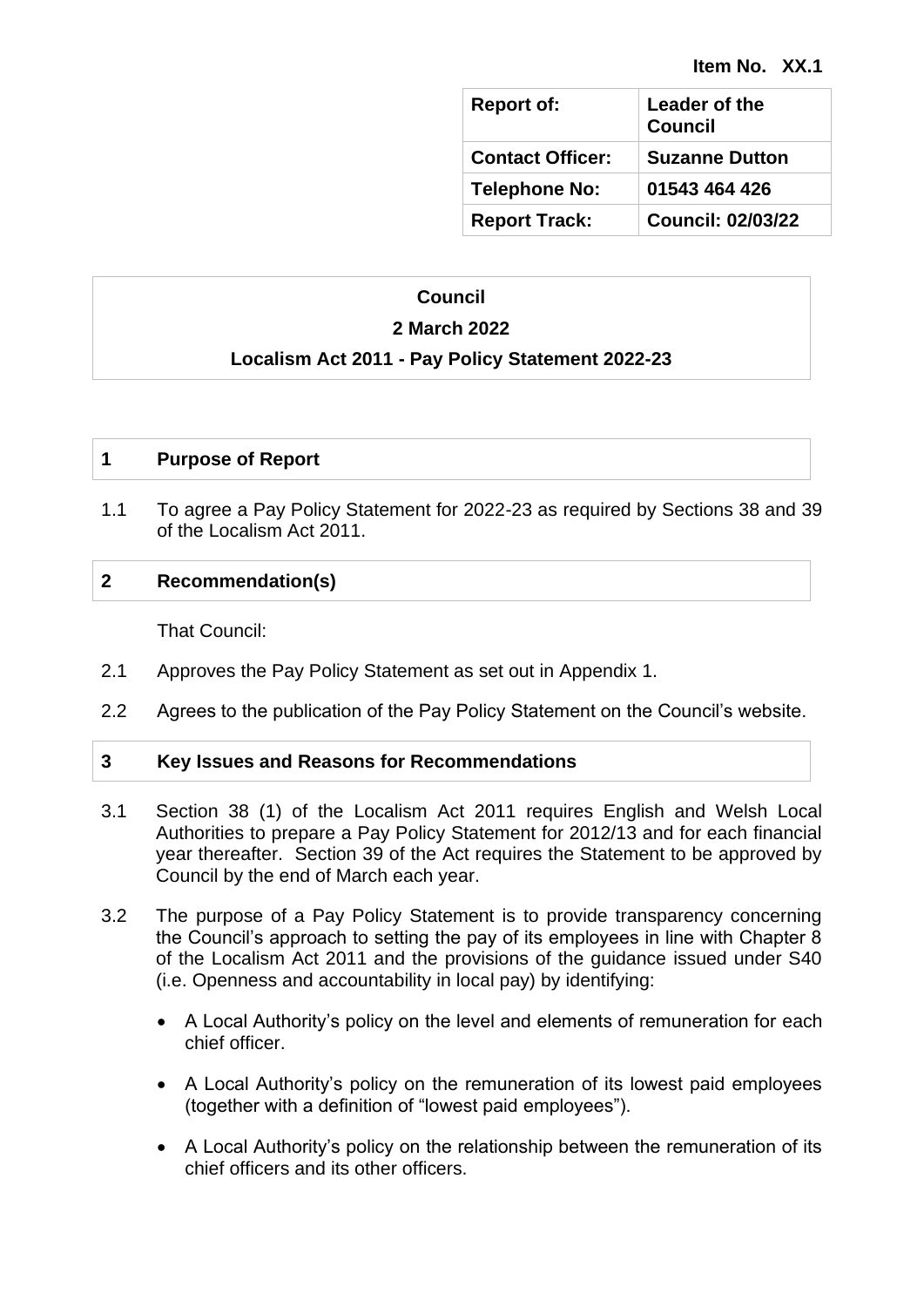- A Local Authority's policy on other specific aspects of chief officers' remuneration such as remuneration on recruitment, increases and additions to remuneration, use of performance related pay and bonuses, termination payments and transparency.
- 3.3 For these reasons a pay policy statement has been created for approval and publication.

# **4 Relationship to Corporate Priorities**

4.1 This report does not contribute directly to corporate priorities but is required for legal compliance with the Localism Act 2011.

# **5 Report Detail**

- 5.1 Section 38 (1) of the Localism Act 2011 requires English (and Welsh) local authorities to prepare a pay policy statement for 2012/13 and for each financial year after that. The bill as initially drafted referred solely to chief officers (a term which includes both statutory and non-statutory chief officers, and their deputies); but amendments reflecting concerns over low pay and also drawing on Will Hutton's 2011 review of fair pay in the public sector introduced requirements to compare the policies on remunerating chief officers and other employees, and to set out the policy on the lowest paid.
- 5.2 The Act defines remuneration widely, to include not just pay but also charges, fees, allowances, benefits in-kind, increases in / enhancements of pension entitlements, and termination payments.
- 5.3 In terms of process the Pay Policy Statement
	- Must be approved formally by the full Council
	- Must be approved by the end of March each year
	- Can be amended in-year
	- Must be published on the Authority's website (and in any other way the Authority chooses)
	- Must be complied with when the Authority sets the terms and conditions for a Chief Officer.
- 5.4 The Act also requires an Authority to have regard to any statutory guidance on the subject issued or approved by the Secretary of State. Statutory recommendations have been issued on pay multiples (within a wider code of recommended practice) on data transparency and a broader set of statutory guidance on the publication of pay policy statements. The statutory guidance emphasises that each Local Authority has the autonomy to take its own decisions on pay and pay policies.
- 5.5 The Act sets out that in the context of managing scarce public resources, remuneration at all levels needs to be adequate to secure and retain high quality employees dedicated to the service of the public, but at the same time needs to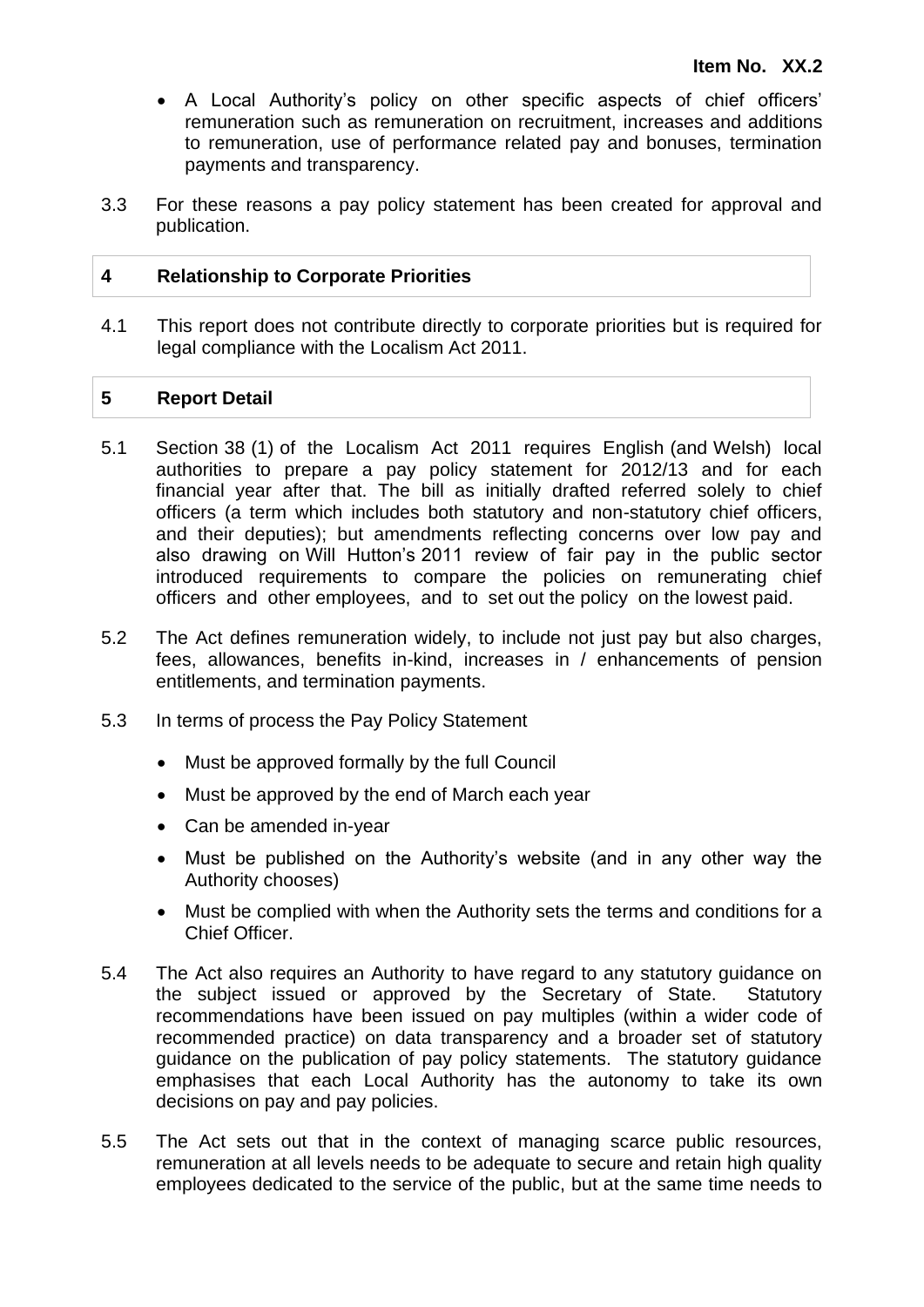avoid being unnecessarily generous or otherwise excessive (and seen as such). Each Local Authority will have its own way of balancing those factors, with legitimately differing emphases reflecting differing circumstances.

- 5.6 As well as being required to set out certain of its policies on pay, a Local Authority is required to use the pay policy statement to set out its policies on paying charges, fees (such as for the local returning officer or joint authority duties) allowances and benefits in kind.
- 5.7 Although not required by the Act or statutory guidance, in order to support the need for transparency the pay policy statement should include the percentage rate at which the employers pension contributions have been set for the year in question together with the employee contribution rates.
- 5.8 The pay awards for NJC Green Book, Chief Executives, JNC Chief Officers and Craft and Associated Employees are currently under national negotiation between the employers and trade unions at the time of writing. On this basis figures quoted for employee salaries in Annex 1 are as at 1st April 2020, excluding where employees are paid the Living Wage Foundation rate. In this case, rates used are as at 1st November 2021.

# **6 Implications**

#### 6.1 **Financial**

The approval of the Council's pay policy statement does not commit any additional expenditure over and above that approved for the next financial year 2022/23.

#### 6.2 **Legal**

The legal implications are discussed in the main body of this report.

#### 6.3 **Human Resources**

None.

#### 6.4 **Risk Management**

None.

## 6.5 **Equality & Diversity**

Pay and conditions for employees are applied fairly and equitably under the Council's job evaluation scheme. Any differentials arising in pay between employees arise from the job evaluation scheme or from the effect of TUPE protections were applicable.

#### 6.6 **Climate Change**

None.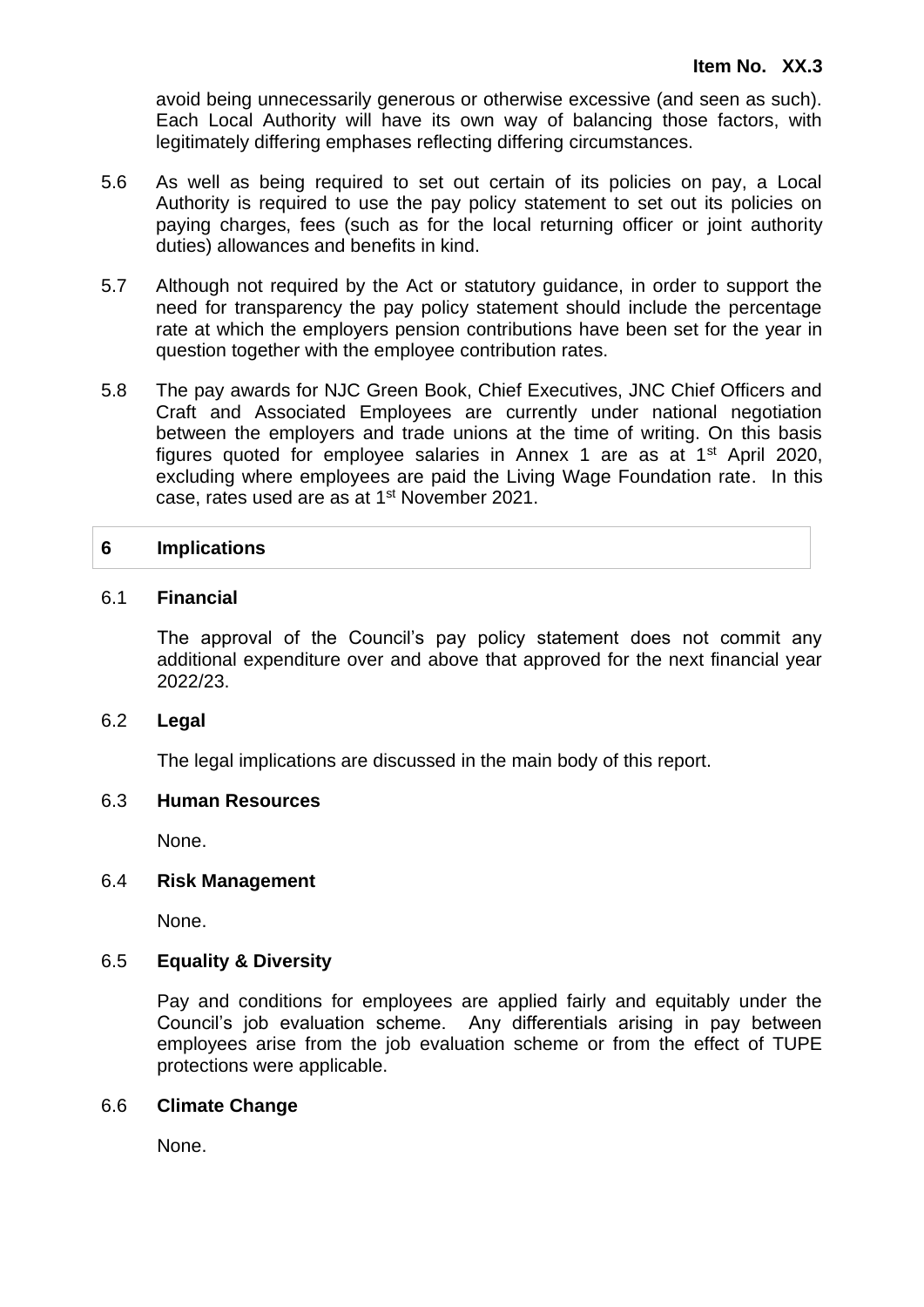# **7 Appendices to the Report**

Appendix 1: Pay Policy Statement 2022-23.

# **Previous Consideration**

None.

# **Background Papers**

None.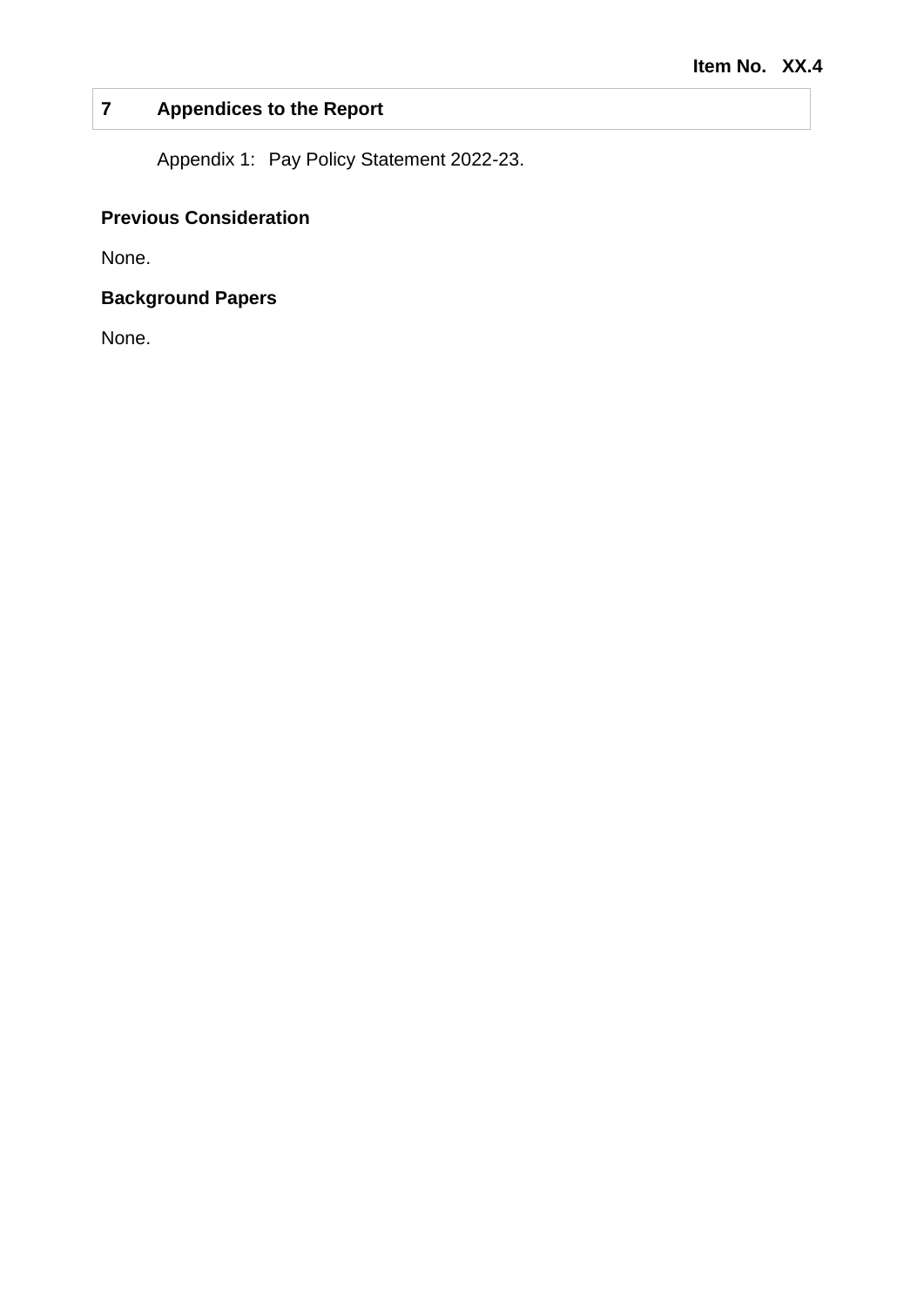## **Cannock Chase Council Pay Policy Statement 2022-23**

### **Introduction and Purpose**

Under section 112 of the Local Government Act 1972, Council has the "power to appoint officers on such reasonable terms and conditions as the authority thinks fit". This Pay Policy Statement (the 'statement') sets out Cannock Chase Council's approach to pay policy in accordance with the requirements of Section 38 of the Localism Act 2011 and associated guidance, and the Local Government (Transparency Requirements) Regulations 2014. The purpose of the statement is to provide transparency with regard to the Council's approach to setting the pay of its employees in line with Chapter 8 of the Localism Act 2011 and the provisions of the guidance issued under S40 (i.e. 'Openness and accountability in local pay') by identifying;

- the methods by which salaries of all employees are determined;
- the detail and level of remuneration of its most senior staff i.e. 'chief officers', as defined by the relevant legislation;
- those responsible for ensuring the provisions set out in this statement are applied consistently throughout the Council and recommending any amendments to the full Council.

Once approved by full Council, this policy statement will come into immediate effect and will be subject to review on a minimum of an annual basis in accordance with the relevant legislation prevailing at that time.

#### **Legislative Framework**

In determining the pay and remuneration of all of its employees, the Council will comply with all relevant employment legislation. This includes:

- The Equality Act 2010
- The Part Time Employment (Prevention of Less Favourable Treatment) Regulations 2000
- The Agency Workers Regulations 2010, and where relevant
- The Transfer of Undertakings (Protection of Employment) Regulations (TUPE).

With regard to the Equal Pay requirements contained within the Equality Act, the Council ensures there is no pay discrimination within its pay structures and that all pay differentials can be objectively justified.

# **Pay Structure**

The Authority implemented its single status agreement from 1<sup>st</sup> April 2005 covering all employees within the scope of the National Joint Council for Local Government Services (known as the "Green book"). This was approved by Council on 23<sup>rd</sup> February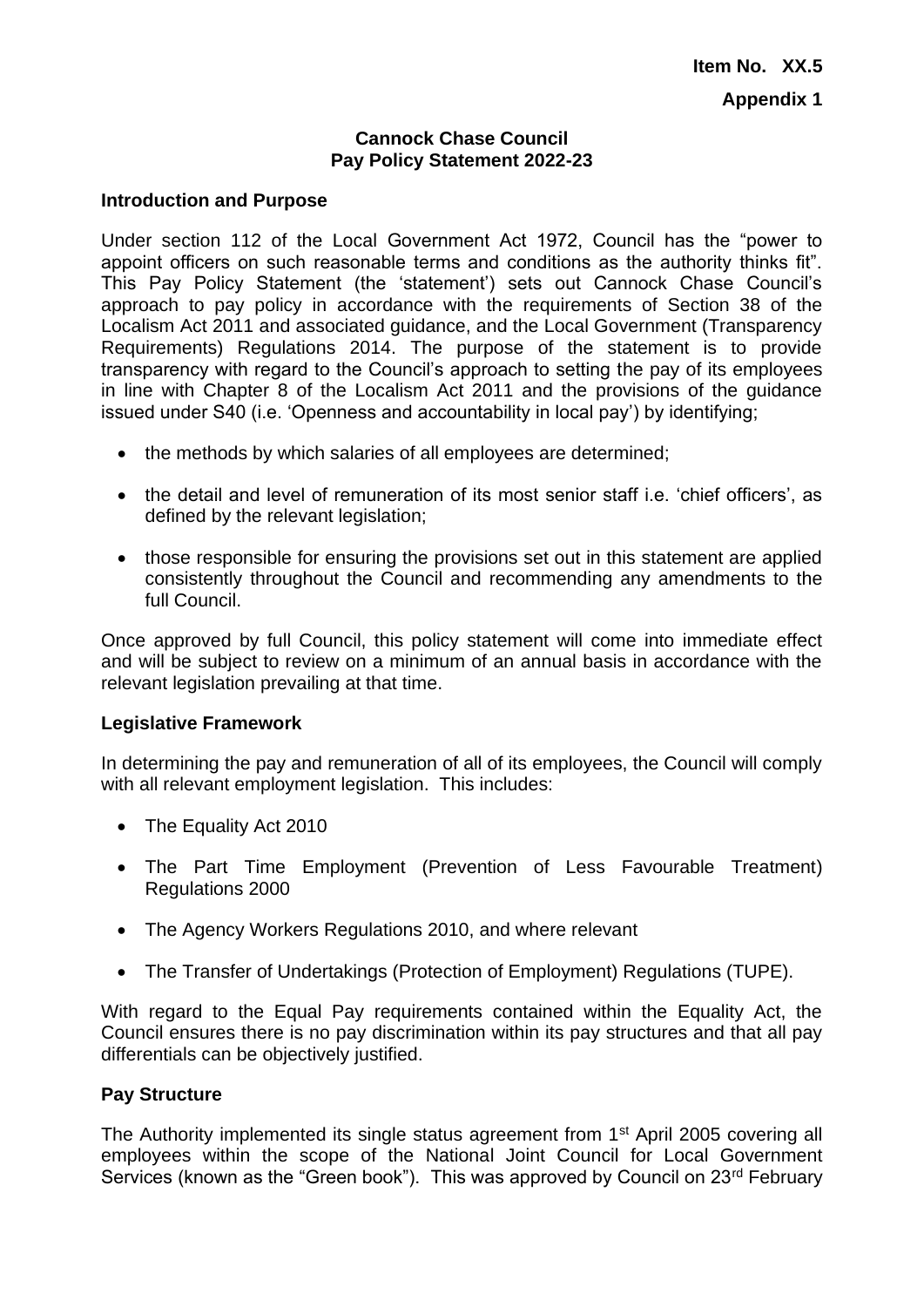2005. A single status agreement for Chief Officers within the scope of the Joint Negotiating Committee for Chief Officers of Local Authorities was approved by Council on 29<sup>th</sup> June 2005 and implemented from 1<sup>st</sup> August 2005. A salary scheme for craft employees under the scope of the Joint Negotiating Committee for Local Authority Craft and Associated Employees (known as the "Red Book") was approved by the Council on 26<sup>th</sup> August 2009 and implemented from 1<sup>st</sup> September 2009.

The minimum and maximum rates of pay of all employees within scope of the Single Status Agreements are based on either the national pay spine and/or locally negotiated rates of pay, national minimum wage legislation, including Apprentice rates of pay, or the living wage as defined by the Living Wage Foundation.

National pay awards to be effective from 1<sup>st</sup> April 2021 (NJC Green Book, Chief Executives, JNC Chief Officers and Craft and Associated employees) remain under national negotiation between the employers and the trade unions and are unresolved at the time of writing. On this basis, the figures used in this statement are based on the 1<sup>st</sup> April 2020 rates of pay, except where employees are paid at the Living Wage Foundation rate, which was uplifted from 1<sup>st</sup> November 2021.

The Living Wage Rate as proposed by the Living Wage Foundation, was implemented by the Council rom 1st April 2015. This rate rose from a minimum hourly rate of £9.50 to £9.90 per hour, from  $1<sup>st</sup>$  November 2021 for all employees who would earn less than that rate within the current national pay structure. The rate will be reviewed and a revised rate applied in November 2022.

The Council remains committed to adherence with national pay bargaining in respect of the national pay spine (amended only by the Living Wage Foundation rate) and any annual cost of living increases negotiated in the pay spine and will implement any amended pay or grading structure that may arise from such national negotiations.

The grading of job roles is determined by reference to the NJC Job Evaluation Scheme and the Hay Evaluation scheme as adopted by the Council. The exception to this is circumstances where, as part of shared service arrangements or other relevant transfers of personnel, employees have transferred to Cannock Chase Council under the TUPE regulations with protected pay and terms and conditions of employment. Those terms and conditions will remain in place until such time as there is an economic, technical or organisational reason for changing them, as is required under the TUPE legislation.

With the exception of progression through any incremental scale of any relevant grade being subject to overall satisfactory performance, the level of remuneration is not variable dependent upon the achievement of defined targets

There is, in addition, the provision for the acceleration of increments within any grade in order to take account of changes to duties and responsibilities or outstanding contribution.

All other pay related allowances are the subject of either national or local determination having been determined from time to time in accordance with national collective bargaining machinery and/or as determined by local negotiation with local trade union representatives.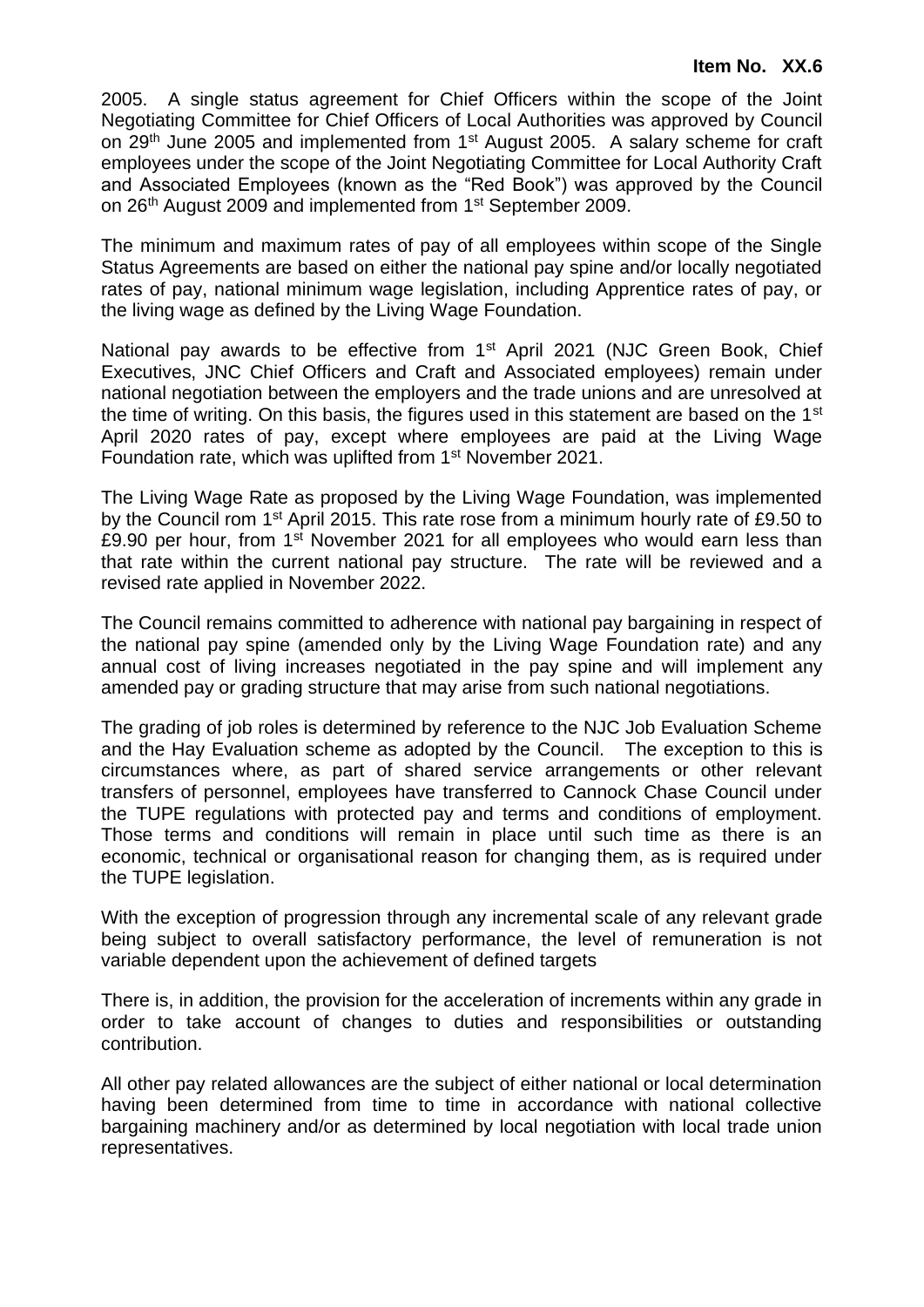In determining its pay and grading structure and setting remuneration levels for all posts, the Council takes account of the need to ensure value for money in respect of the use of public expenditure, balanced against the need to be able to recruit and retain employees who are able to meet the requirements of providing high quality services to the community, delivered effectively and efficiently and at times at which those services are required.

New appointments will normally be made at the minimum of the relevant grade, although this can be varied where necessary to secure the best candidate and to respond to variations in regional or national pay rates. From time to time it may be necessary to take account of the external pay market in order to attract and retain employees with particular experience, skills and capacity. Where necessary, the Council will ensure the requirement for such is objectively justified by reference to clear and transparent evidence of relevant market comparators, using appropriate data sources available from within and outside the local government sector.

# **Local Government Pension Scheme**

Subject to qualifying conditions, all employees have a right to join the Local Government Pension Scheme. In addition, the Council operates pensions 'Auto Enrolment' as required by the Pensions Act 2008. The table below sets out the employee pension contribution bands which will have been in place from 1<sup>st</sup> April 2020. At the date of writing employee pension contribution bands have not been confirmed for 2022/23.

[www.lgps2014.org](http://www.lgps2014.org/) [www.staffspf.org.uk](http://www.staffspf.org.uk/)

# **2021/22 rates**

| <b>Band</b>    | <b>Whole-time equivalent</b><br>pay range | <b>Main Section</b><br><b>Employee contribution</b><br>rate $(\%)$ | 50/50 Employee<br>contribution rate (%) |
|----------------|-------------------------------------------|--------------------------------------------------------------------|-----------------------------------------|
|                | Up to £14,600                             | 5.5%                                                               | 2.75%                                   |
| $\overline{2}$ | £14,601 to £22,900                        | 5.8%                                                               | 2.90%                                   |
| 3              | £22,901 - £37,200                         | 6.5%                                                               | 3.25%                                   |
| 4              | £37,201 - £47,100                         | 6.8%                                                               | 3.40%                                   |
| 5              | £47,101 - £65,900                         | 8.5%                                                               | 4.25%                                   |
| 6              | £65,901 - £93,400                         | 9.9%                                                               | 4.95%                                   |
| 7              | £93,401 - £110,000                        | 10.5%                                                              | 5.25%                                   |
| 8              | £110,001 - £165,000                       | 11.4%                                                              | 5.70%                                   |
| 9              | £165,001 or above                         | 12.5%                                                              | 6.25%                                   |

The Employer contribution rates are set by Actuaries advising the Staffordshire Pension Fund and are reviewed on a regular basis in order to ensure the scheme is appropriately funded. The Employer contribution rate for 2021/22 was set at 17.3%. At the date of writing, the Employer contribution rate for 2022/23 has not been confirmed. (Note; the level of employers contribution is required to be published under S7 of the Accounts and Audit Regulations).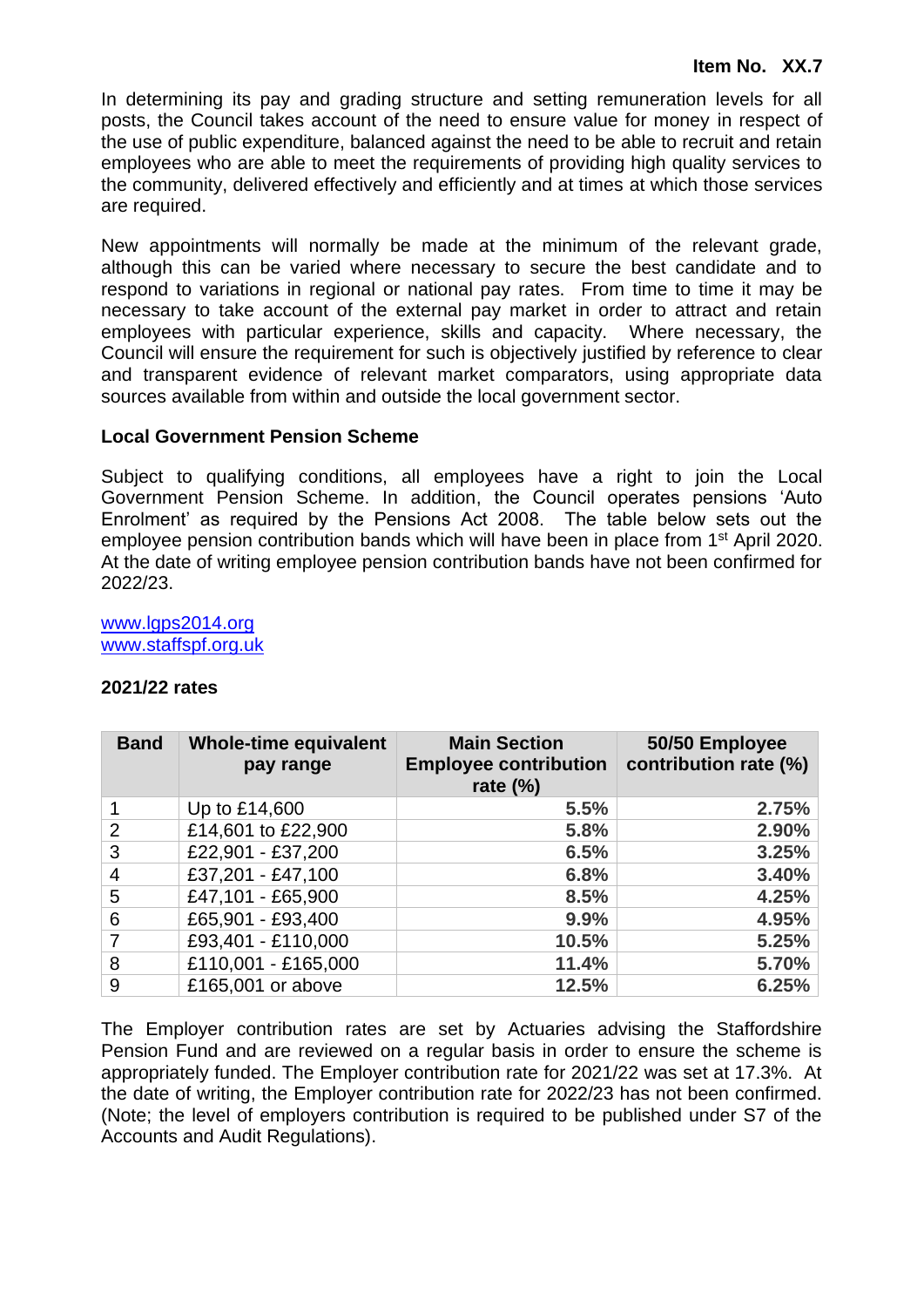### **Senior Management Remuneration**

For the purposes of this statement, senior management means 'chief officers' as defined within S43 of the Localism Act. The posts falling within the statutory definition are those officers who comprise the senior management team of the Council (the Leadership Team) reporting directly to the Managing Director. This group also represents all those employees paid over £50k per annum (as required by the Local Government (Transparency Requirements) Regulations 2014). The national conditions of service, which apply to Chief Officers of the Council and which are incorporated into contracts of employment are those set out in either the Joint National Council for Chief Officers or JNC for Chief Executives. Details of their annual salary and other additional payments as at 1<sup>st</sup> April 2020 (the pay award remains pending for Chief Officers and Chief Executives from April 2021) are set out below.

| Post (Note 6)                                               | <b>Range/Fixed Salary (£)</b><br>(Note 3) |           | <b>Essential</b><br><b>Car User</b><br><b>Allowance</b> |
|-------------------------------------------------------------|-------------------------------------------|-----------|---------------------------------------------------------|
| Managing Director (Note 1 and 1a)                           |                                           | 106868.22 | 963                                                     |
| Head of Financial Management (Note 2)                       | 60561.88                                  | 68033.86  | 963                                                     |
| Head of Governance and Corporate Services<br>(Note 2 and 3) | 60561.88                                  | 68033.86  | 963                                                     |
| Head of Environment & Healthy Lifestyles                    | 60561.88                                  | 68033.86  | 963                                                     |
| Head of Housing and Partnerships                            | 60561.88                                  | 68033.86  | 963                                                     |
| <b>Head of Economic Prosperity</b>                          | 60561.88                                  | 68033.86  | 963                                                     |

- *Note 1 – Single fixed salary pay point.*
- *Note 1a – The post of Managing Director is currently vacant. This post is currently being covered through an interim arrangement with our Shared Service partner, Stafford Borough Council. During this interim period, 50% of the salary costs of the Interim Joint Chief Executive (including a 15% consolidated payment for this shared requirement), are being met by Cannock Chase Council.*
- *Note 2 – Responsible for provision of a shared service to another local authority.*
- *Note 3 - The post holder is also currently acting as interim Deputy Chief Executive for which a consolidated payment of £6,803.86 pa is payable*
- *Note 5 – All officers are currently paid at the maximum salary point following incremental progression*

In addition to the above the post of Managing Director and all Heads of Service are on an on-call rota for dealing with emergency situations for which a standby fee is available for them to claim to the value of £18.47 per 24-hour period effective from 1<sup>st</sup> April 2020 (2021/22 and 2022/23 Pay Awards pending).

The total cost of management posts covered by note 2 are shared with another Council under joint shared service arrangements.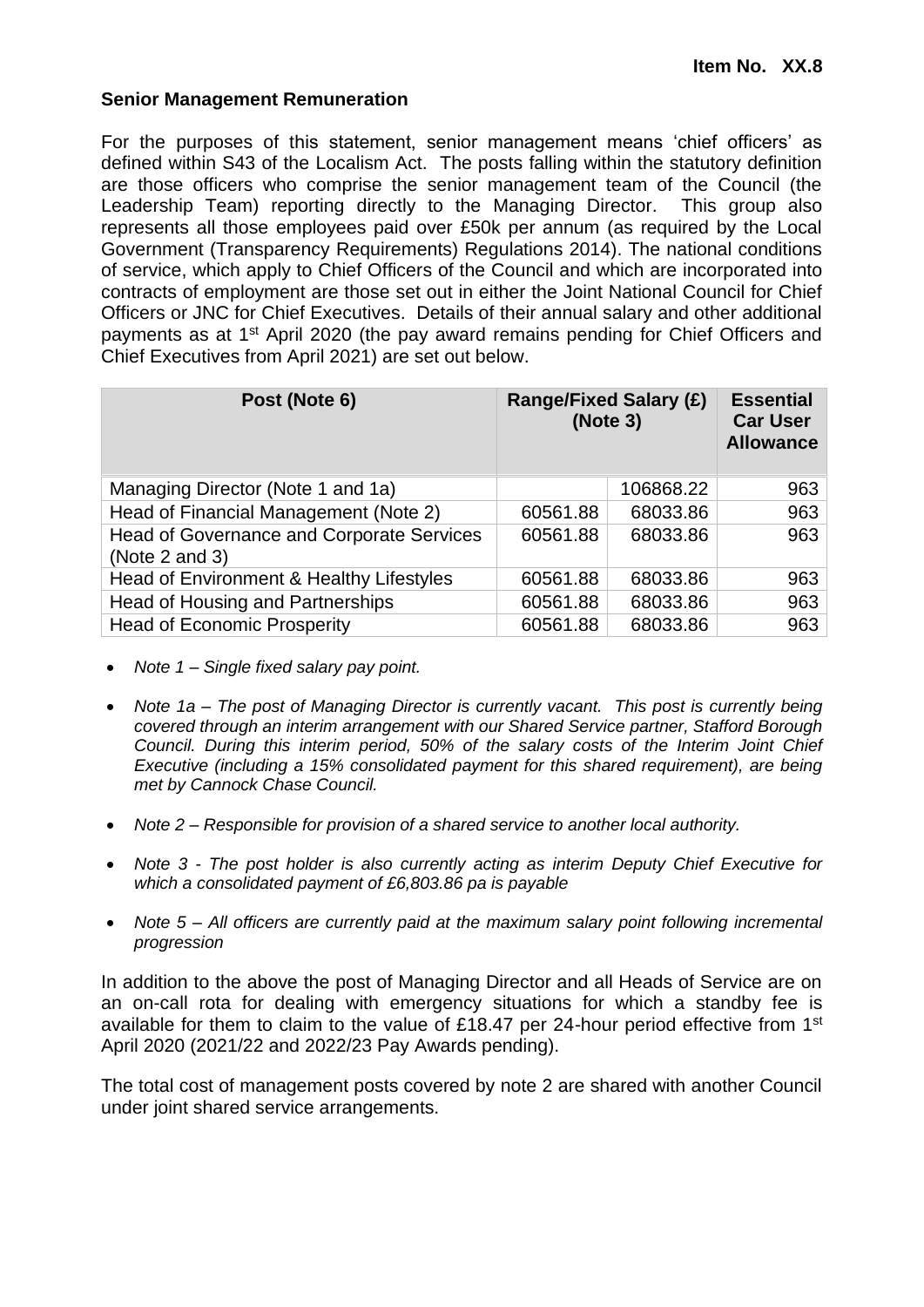The pay structure for Chief Officers is determined by reference to Hay Job Evaluation, benchmarking of comparable roles and responsibilities and recruitment and retention issues.

The Council does not apply any bonuses or performance related pay to its Chief Officers or any other employee.

### **Additions to Salary of Chief Officers**

In addition to basic salary, as set out below are details of other elements of potential 'additional pay' which are chargeable to UK Income Tax and do not solely constitute reimbursement of expenses incurred in the normal course of work.;

Where appropriate and subject to operational circumstances – for officers who are unable to utilise their full leave entitlement payment for untaken leave is permitted. This discretionary provision applies to all Chief Officers. (Other employees have the option to buy additional annual leave).

- (a) Recognition Payments (including honoraria, acting-up payments, ex-gratia payments) – subject to approval such additional payments are permissible to recognise additional duties and responsibilities which occur over and above normal contractual obligations. The provision of such payments is available to all Council employee's dependent on circumstances.
- (b) Chief Officers receive a fixed annual allowance to cover the broadband and hardware costs of accessing critical systems from home (£1501.89 per annum from  $1<sup>st</sup>$  April 2020 – (2021/22 and 2022/23 pay awards pending) in line with the agreed Chief Officer and Chief Executive Pay Awards.
- (c) Returning Officer Fees a range of fees are payable to the Head of Governance & Corporate Services for her role as returning officer for local elections. The fees are applied according to rates set by Staffordshire County Council for all Local Authorities in Staffordshire. The rates for 2022/23 are yet to be determined. The rates shown as follows are therefore as at  $1<sup>st</sup>$  April 2021. Depending on the type of election fees range from £109.77 per 1,000 or part, thereof, electors for either a standalone district or parish election, to £145.38 per 1,000 or part, thereof, electors for combined district and parish elections. Additionally, there are fees of £17.01 per ward for the issue and receipt of ballot papers; a supervisory fee of £36.62 per ward up to four wards, then £18.31 per ward thereafter, for poll cards; and £53.08 for every uncontested ward for which an election is held for a district or parish councillor(s).

# **Recruitment of Chief Officers**

The Council's policy and procedures with regard to recruitment / appointment of chief officers is set out in Section 23, of the Council's Constitution [\(www.cannockchasedc.gov.uk\)](http://www.cannockchasedc.gov.uk/). When recruiting to all posts the Council will take full and proper account of its own Recruitment, and where appropriate, Redeployment Policies. This policy does not exclude the possibility of recruiting former Chief Officers either from this Council or any other provided that a valid business case exists to do so. However, such occurrences are unlikely to be approved without a break in continuity of service being affected. This policy does not prevent the Council from any future use of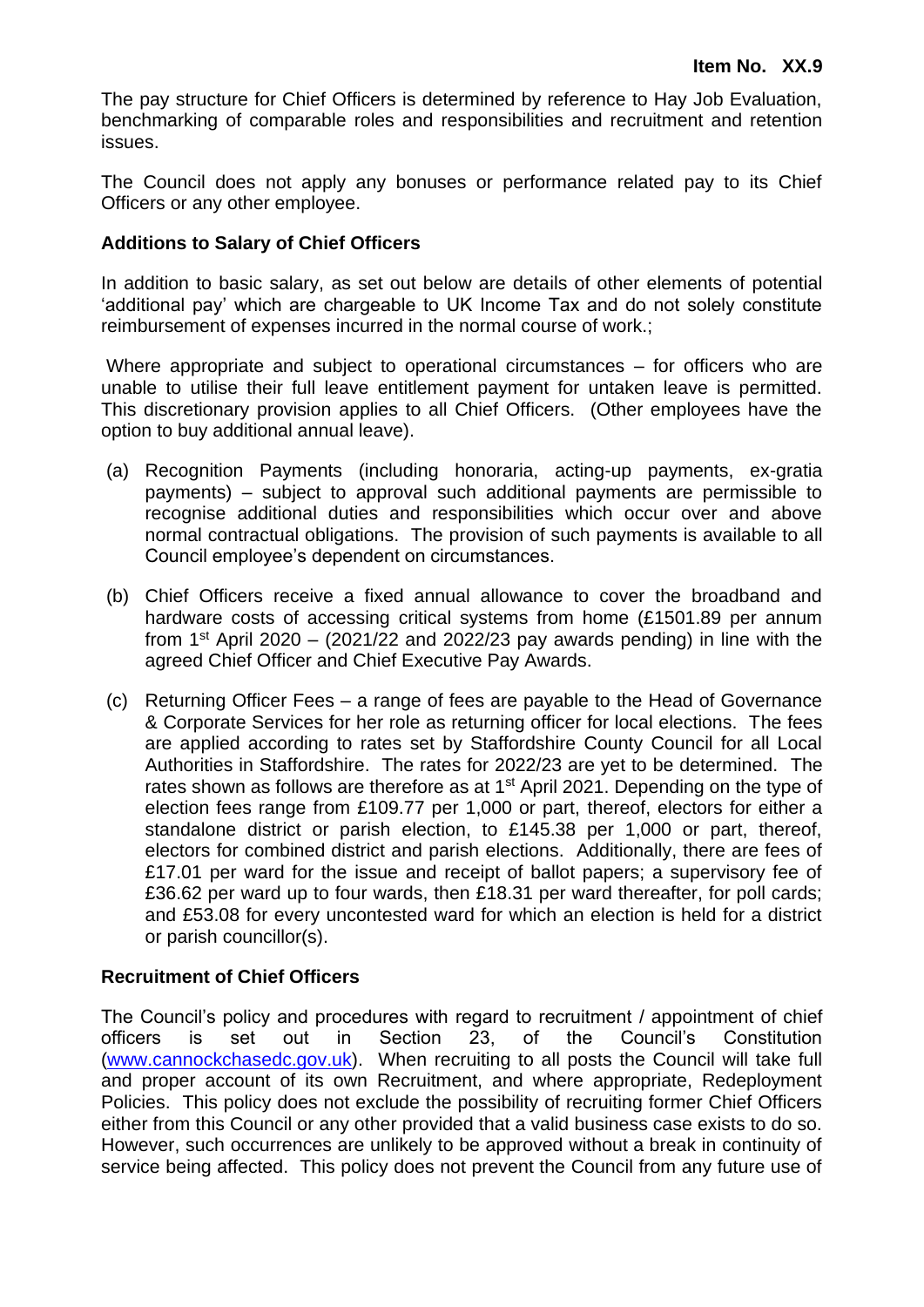the flexibility within the Local Government Pension Scheme to agree "flexible retirement" where a suitable business case exists. The determination of the remuneration to be offered to any newly appointed Chief Officer will be in accordance with the pay structure and relevant policies in place at the time of recruitment and as agreed by Council. Where the Council is unable to recruit to a post at the designated grade and/or salary, it will consider the use of temporary market forces supplements in accordance with its relevant policies, or review grades in light of market related information. Any decision as to the remuneration of chief officer posts is to be determined by Council.

Where the Council remains unable to recruit Chief Officers under a contract of employment, or there is a need for interim support to provide cover for a vacant substantive Chief Officer post, the Council will, where necessary, consider and utilise engaging individuals under 'contracts for service'. These will be sourced through a relevant procurement process ensuring the council is able to demonstrate the maximum value for money benefits from competition in securing the relevant service.

The Council does not currently have any Chief Officers engaged under any such arrangements.

# **Payments on Termination**

The Council's approach to statutory and discretionary payments on termination of employment of Chief Officers, prior to reaching normal retirement age, is set out within its policy statement in accordance with the provisions of the 2014 Local Government Pension Scheme.

Any other payments falling outside the provisions or the relevant periods of contractual notice shall be subject to a formal decision made by the full Council or relevant elected members, committee or panel of elected members with delegated authority to approve such payments in line with any prevailing legislation governing termination payments.

# **Publication**

Upon approval by full Council, this statement will be published on the Council's Website and Intranet*.* In addition, for posts where the full-time equivalent salary is at least £50,000, the Councils Annual Statement of Accounts includes a note setting out the total amount of:

- salary, fees or allowances paid to or receivable by the person in the current and previous year;
- any bonuses so paid or receivable by the person in the current and previous year; (none payable as not applicable at Cannock Chase Council)
- any sums payable by way of expenses allowance that are chargeable to UK income tax;
- any compensation for loss of employment and any other payments connected with termination;
- any benefits received that do not fall within the above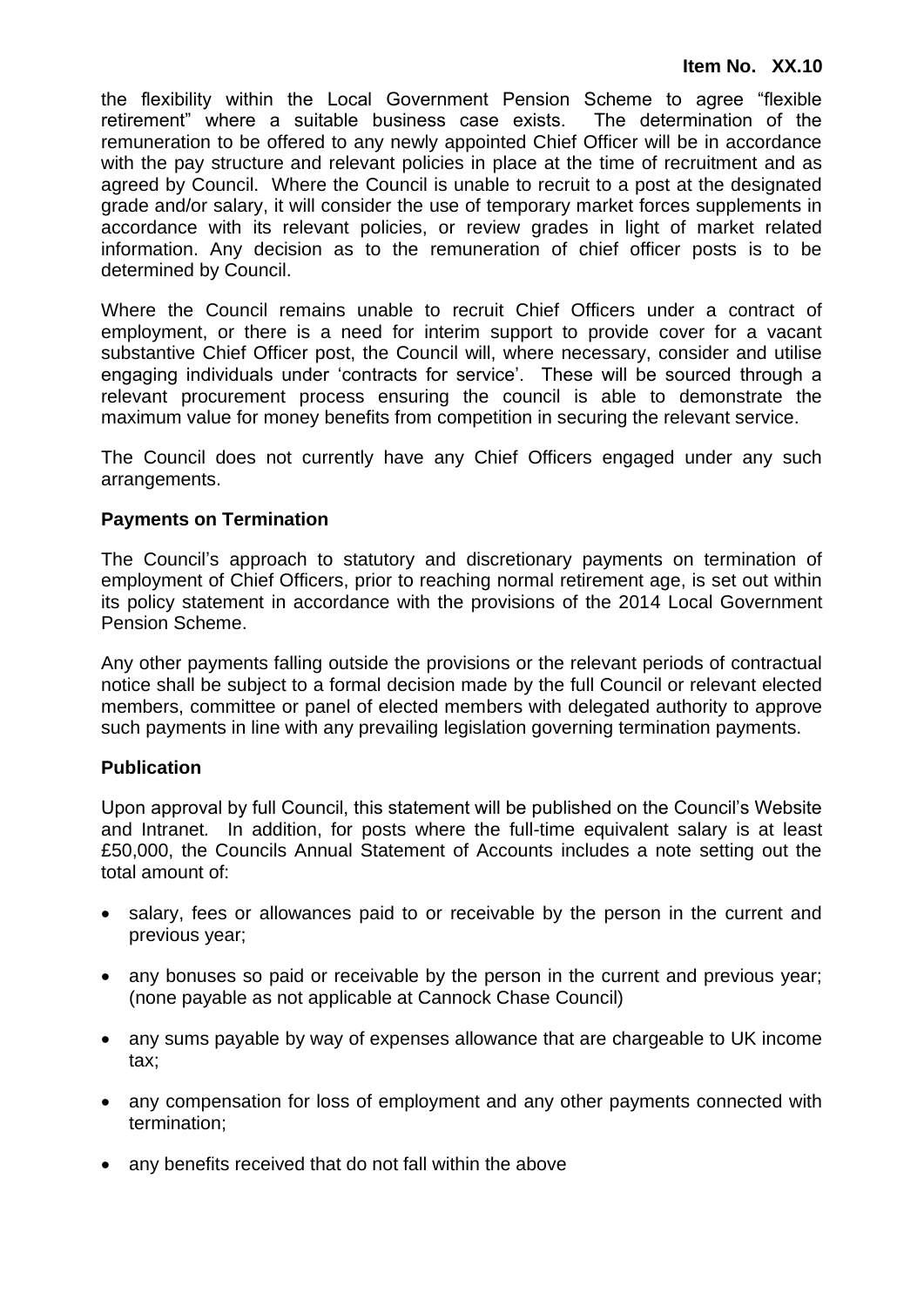## **Lowest Paid Employees**

From 1<sup>st</sup> April 2022 the lowest paid persons employed under a contract of employment with the Council are employed on full time 37 hours equivalent salaries in accordance with the minimum hourly rate currently in use within the Council's grading structure. This is £9.90 per hour, which equates to £19,099.98 per annum. The Council, from time to time, employs other categories of workers who are not included within the definition of 'lowest paid employees' as they are employed under the Government's national minimum wage legislation dependent on age.

The relationship between the rate of pay for the lowest paid and Chief Officers is determined by the processes used for determining pay and grading structures as set out earlier in this policy statement.

The statutory guidance under the Localism Act recommends the use of pay multiples as a means of measuring the relationship between pay rates across the workforce and that of senior managers, as included within the Hutton 'Review of Fair Pay in the Public Sector' (2010). The Hutton report was asked by Government to explore the case for a fixed limit on dispersion of pay through a requirement that no public sector manager can earn more than **20** times the lowest paid person in the organisation. The report concluded that the relationship to median earnings was a more relevant measure and the Government's Code of Recommended Practice on Data Transparency recommends the publication of the ratio between highest paid salary and the mean average salary of the whole of the authority's workforce.

The current pay levels within the Council define the multiple between the lowest paid (full time equivalent) employee (£19099.98) and the established Managing Director post (£106868.22) as **1:5.59** and between the lowest paid employee (£19099.98) and average Chief Officer (excluding the Managing Director position, £68033.86) as **1: 3.56.**

The multiple between the median full time equivalent earnings (£25481) and the Managing Director is **1: 4.19**) and; between the median full time equivalent earnings (£25481) and average Chief Officer (£68033.86) is **1: 2.66.**

As part of its overall and ongoing monitoring of alignment with external pay markets, both within and outside the sector, the Council will use available benchmark information as appropriate.

#### **Accountability and Decision Making**

In accordance with the Council's Constitution, Council, and /or Cabinet are responsible for decision making in relation to the recruitment, pay, terms and conditions and severance arrangements in relation to employees of the Council. The Constitution sets out the various delegations to Heads of Service.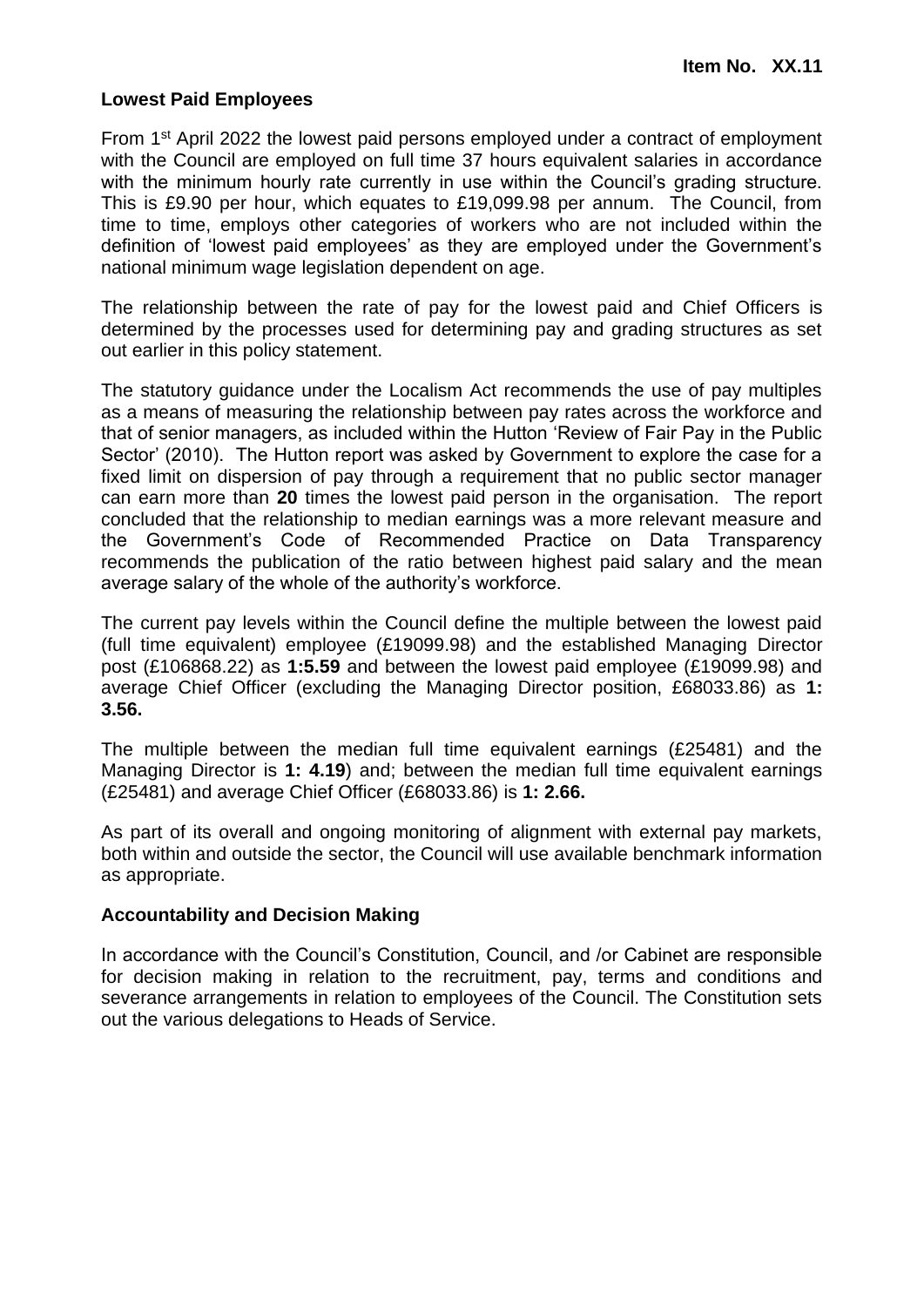### **CANNOCK CHASE COUNCIL PAY POLICY STATEMENT – 2022-23**

#### **Introduction and Purpose**

Under section 112 of the Local Government Act 1972, Council has the "power to appoint officers on such reasonable terms and conditions as the authority thinks fit". This Pay Policy Statement (the 'statement') sets out Cannock Chase Council's approach to pay policy in accordance with the requirements of Section 38 of the Localism Act 2011 and associated guidance, and the Local Government (Transparency Requirements) Regulations 2014. The purpose of the statement is to provide transparency with regard to the Council's approach to setting the pay of its employees in line with Chapter 8 of the Localism Act 2011 and the provisions of the guidance issued under S40 (i.e., 'Openness and accountability in local pay') by identifying.

- the methods by which salaries of all employees are determined.
- the detail and level of remuneration of its most senior staff i.e., 'chief officers', as defined by the relevant legislation.
- those responsible for ensuring the provisions set out in this statement are applied consistently throughout the Council and recommending any amendments to the full Council.

Once approved by full Council, this policy statement will come into immediate effect and will be subject to review on a minimum of an annual basis in accordance with the relevant legislation prevailing at that time.

#### **Legislative Framework**

In determining the pay and remuneration of all of its employees, the Council will comply with all relevant employment legislation. This includes:

- The Equality Act 2010
- The Part Time Employment (Prevention of Less Favourable Treatment) Regulations 2000
- The Agency Workers Regulations 2010, and where relevant
- The Transfer of Undertakings (Protection of Employment) Regulations (TUPE).

With regard to the Equal Pay requirements contained within the Equality Act, the Council ensures there is no pay discrimination within its pay structures and that all pay differentials can be objectively justified.

#### **Pay Structure**

The Authority implemented its single status agreement from 1st April 2005 covering all employees within the scope of the National Joint Council for Local Government Services (known as the "Green book"). This was approved by Council on 23rd February 2005. A single status agreement for Chief Officers within the scope of the Joint Negotiating Committee for Chief Officers of Local Authorities was approved by Council on 29<sup>th</sup> June 2005 and implemented from 1<sup>st</sup> August 2005. A salary scheme for craft employees under the scope of the Joint Negotiating Committee for Local Authority Craft and Associated Employees (known as the "Red Book") was approved by the Council on 26<sup>th</sup> August 2009 and implemented from 1st September 2009.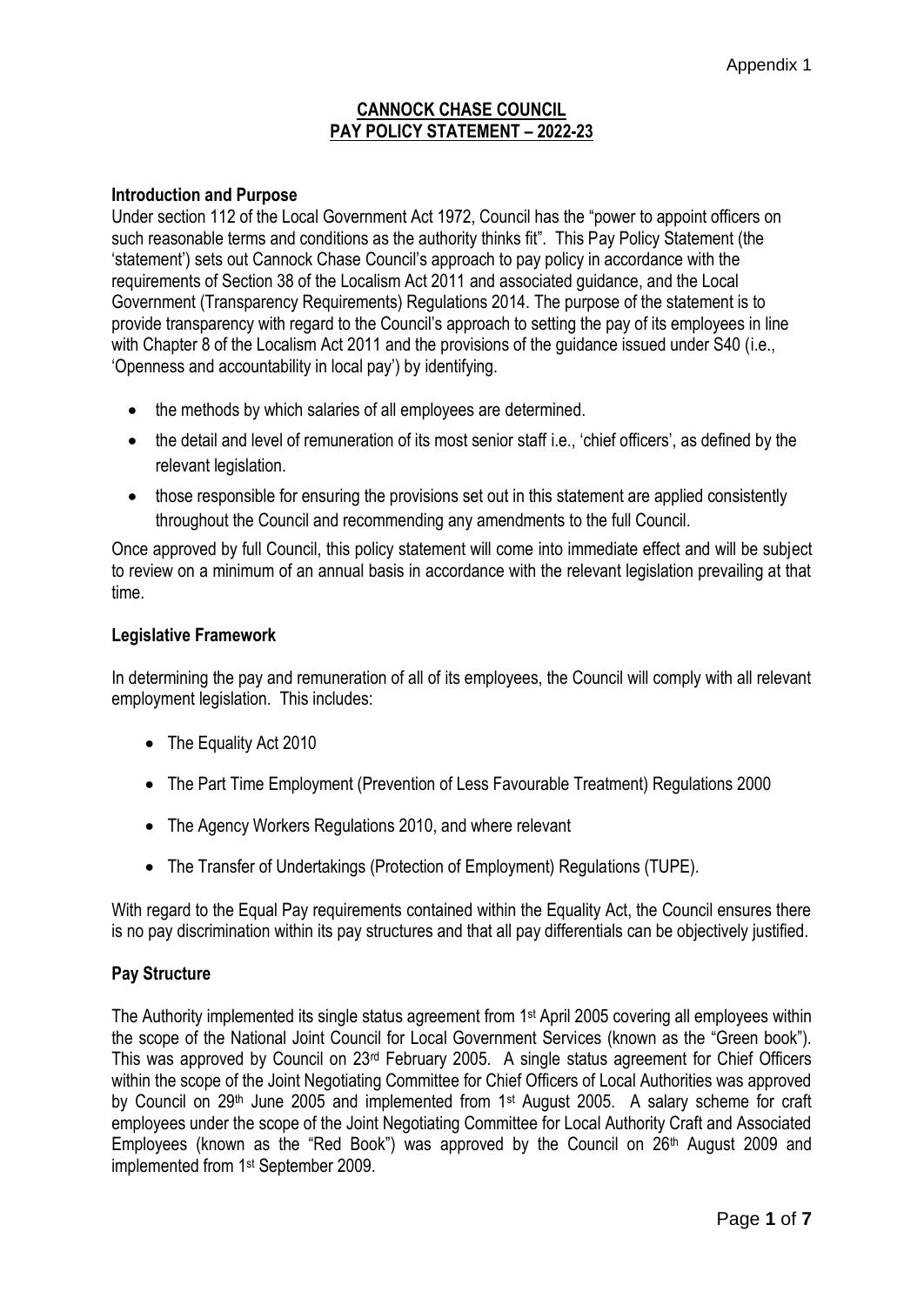The minimum and maximum rates of pay of all employees within scope of the Single Status Agreements are based on either the national pay spine and/or locally negotiated rates of pay, national minimum wage legislation, including Apprentice rates of pay, or the living wage as defined by the Living Wage Foundation.

National pay awards to be effective from 1st April 2021 (NJC Green Book, Chief Executives, JNC Chief Officers and Craft and Associated employees) remain under national negotiation between the employers and the trade unions and are unresolved at the time of writing. On this basis, the figures used in this statement are based on the 1<sup>st</sup> April 2020 rates of pay, except where employees are paid at the Living Wage Foundation rate, which was uplifted from 1st November 2021.

The Living Wage Rate as proposed by the Living Wage Foundation, was implemented by the Council rom 1<sup>st</sup> April 2015. This rate rose from a minimum hourly rate of £9.50 to £9.90 per hour, from 1<sup>st</sup> November 2021 for all employees who would earn less than that rate within the current national pay structure. The rate will be reviewed, and a revised rate applied in November 2022.

The Council remains committed to adherence with national pay bargaining in respect of the national pay spine (amended only by the Living Wage Foundation rate) and any annual cost of living increases negotiated in the pay spine and will implement any amended pay or grading structure that may arise from such national negotiations.

The grading of job roles is determined by reference to the NJC Job Evaluation Scheme, and the Hay Evaluation scheme as adopted by the Council. The exception to this is circumstances where, as part of shared service arrangements or other relevant transfers of personnel, employees have transferred to Cannock Chase Council under the TUPE regulations with protected pay and terms and conditions of employment. Those terms and conditions will remain in place until such time as there is an economic, technical or organisational reason for changing them, as is required under the TUPE legislation.

With the exception of progression through any incremental scale of any relevant grade being subject to overall satisfactory performance, the level of remuneration is not variable dependent upon the achievement of defined targets

There is, in addition, the provision for the acceleration of increments within any grade in order to take account of changes to duties and responsibilities or outstanding contribution.

All other pay related allowances are the subject of either national or local determination having been determined from time to time in accordance with national collective bargaining machinery and/or as determined by local negotiation with local trade union representatives.

In determining its pay and grading structure and setting remuneration levels for all posts, the Council takes account of the need to ensure value for money in respect of the use of public expenditure, balanced against the need to be able to recruit and retain employees who are able to meet the requirements of providing high quality services to the community, delivered effectively and efficiently and at times at which those services are required.

New appointments will normally be made at the minimum of the relevant grade, although this can be varied where necessary to secure the best candidate and to respond to variations in regional or national pay rates. From time to time it may be necessary to take account of the external pay market in order to attract and retain employees with particular experience, skills and capacity. Where necessary, the Council will ensure the requirement for such is objectively justified by reference to clear and transparent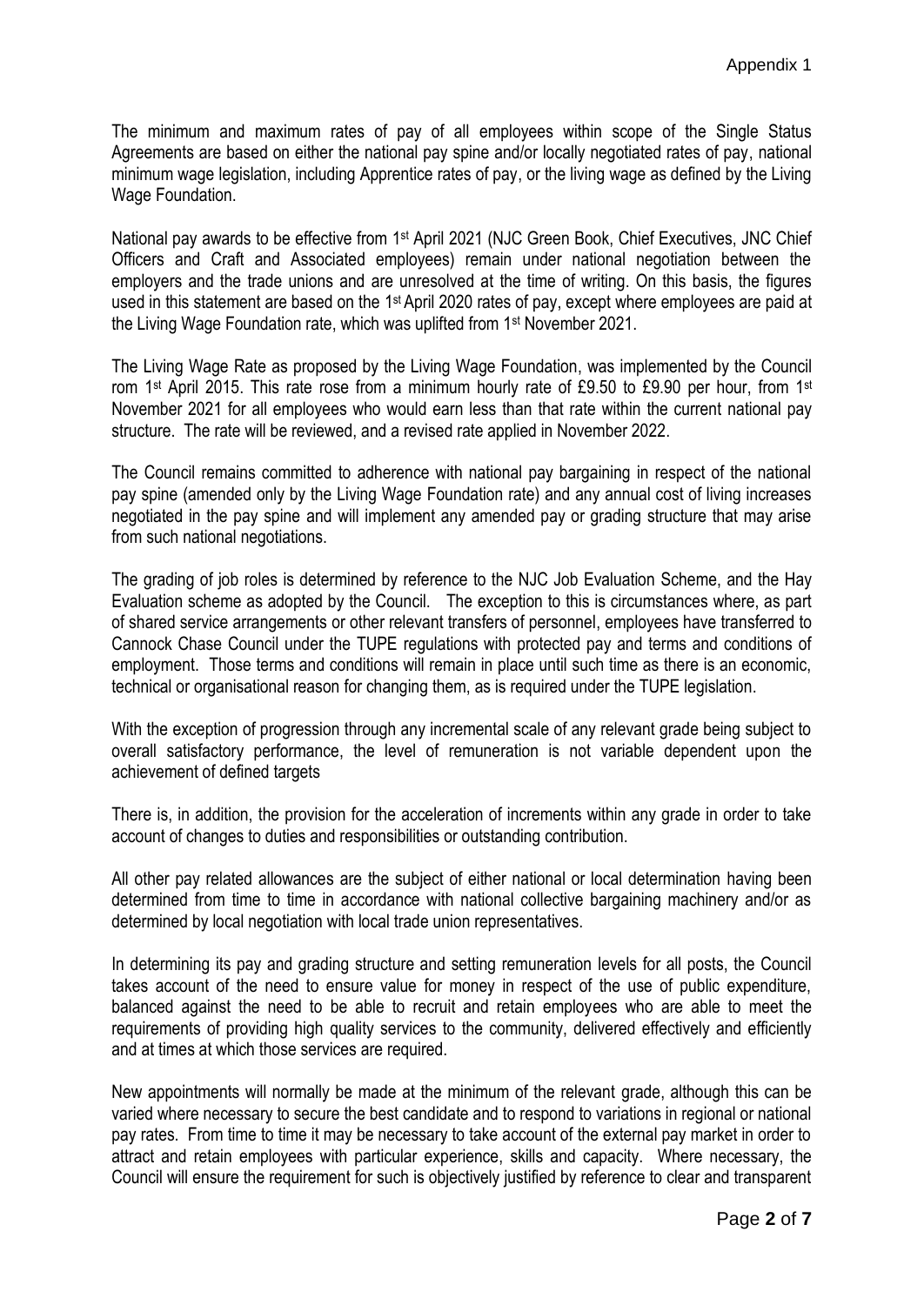evidence of relevant market comparators, using appropriate data sources available from within and outside the local government sector.

#### **Local Government Pension Scheme**

Subject to qualifying conditions, all employees have a right to join the Local Government Pension Scheme. In addition, the Council operates pensions 'Auto Enrolment' as required by the Pensions Act 2008. The table below sets out the employee pension contribution bands which will have been in place from 1st April 2020. At the date of writing employee pension contribution bands have not been confirmed for 2022/23.

#### [www.lgps2014.org](http://www.lgps2014.org/) [www.staffspf.org.uk](http://www.staffspf.org.uk/)

# **2022/23 rates**

| <b>Band</b> | Whole-time equivalent pay | <b>Main Section Employee</b><br>contribution rate (%) | 50/50 Employee<br>contribution rate (%) |
|-------------|---------------------------|-------------------------------------------------------|-----------------------------------------|
|             | range                     |                                                       |                                         |
|             | Up to £15,000             | 5.5%                                                  | 2.75%                                   |
| າ           | £15,001 to £23,600        | 5.8%                                                  | 2.90%                                   |
| 3           | £23,601 - £38,300         | 6.5%                                                  | 3.25%                                   |
|             | £38,301 - £48,500         | 6.8%                                                  | 3.40%                                   |
| 5           | £48,501-£67,900           | 8.5%                                                  | 4.25%                                   |
| 6           | £67,901 - £96,200         | 9.9%                                                  | 4.95%                                   |
|             | £96,201 - £113,400        | 10.5%                                                 | 5.25%                                   |
| 8           | £113,401 - £170,100       | 11.4%                                                 | 5.70%                                   |
| 9           | £170,101 or above         | 12.5%                                                 | 6.25%                                   |

The Employer contribution rates are set by Actuaries advising the Staffordshire Pension Fund and are reviewed on a regular basis in order to ensure the scheme is appropriately funded. The Employer contribution rate for 2022/23 remains unchanged from 2021/22 at 17.3%. (Note: the level of employer's contribution is required to be published under S7 of the Accounts and Audit Regulations)

#### **Senior Management Remuneration**

For the purposes of this statement, senior management means 'chief officers' as defined within S43 of the Localism Act. The posts falling within the statutory definition are those officers who comprise the senior management team of the Council (the Leadership Team) reporting directly to the Managing Director. This group also represents all those employees paid over £50k per annum (as required by the Local Government (Transparency Requirements) Regulations 2014). The national conditions of service, which apply to Chief Officers of the Council, and which are incorporated into contracts of employment are those set out in either the Joint National Council for Chief Officers or JNC for Chief Executives. Details of their annual salary and other additional payments as of 1<sup>st</sup> April 2020 (the pay award remains pending for Chief Officers and Chief Executives from April 2021) are set out below.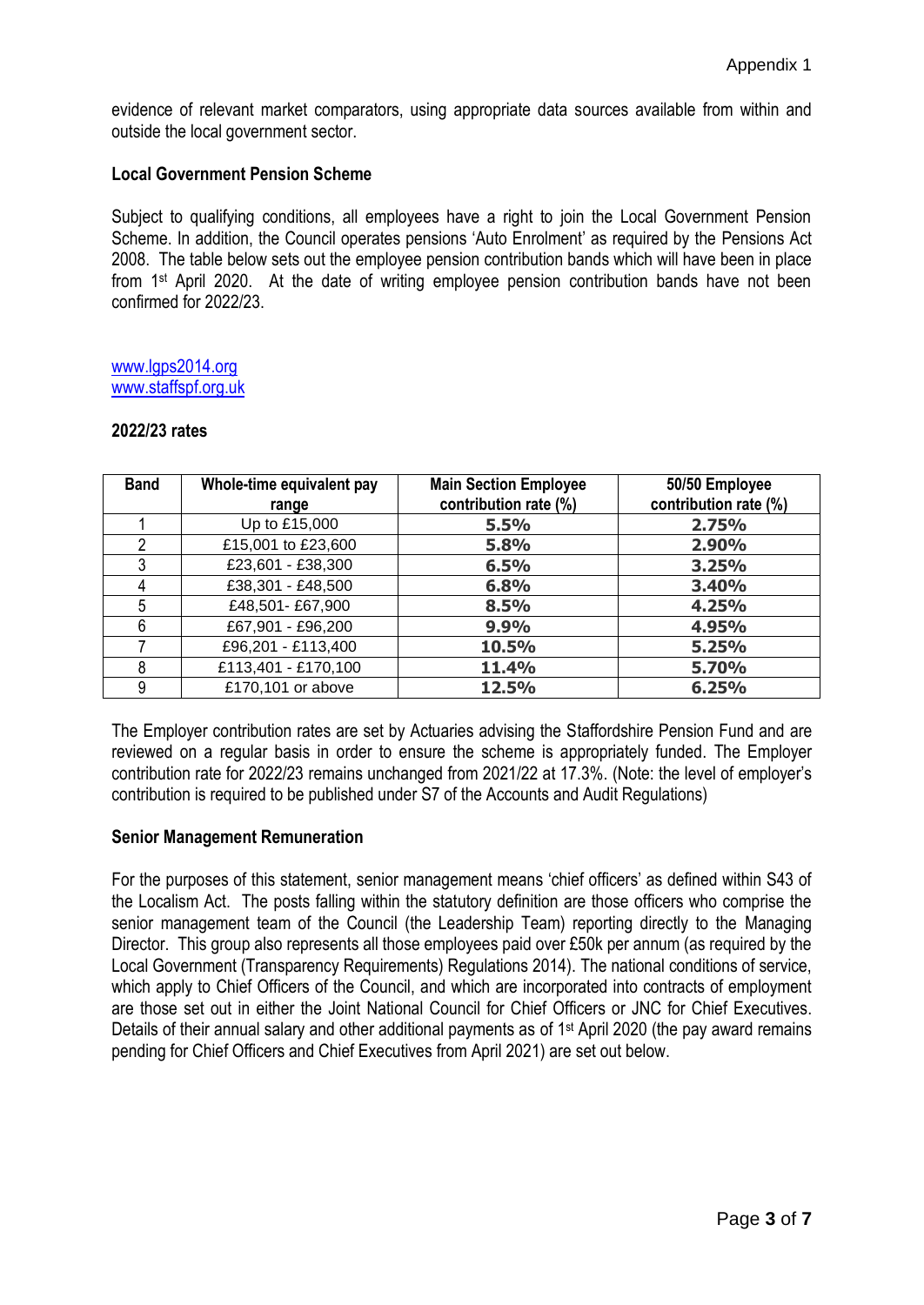| Post (Note 6)                                               | Range/Fixed Salary (£)<br>(Note 3) |           | <b>Essential</b><br><b>Car User</b><br><b>Allowance</b> |
|-------------------------------------------------------------|------------------------------------|-----------|---------------------------------------------------------|
| Managing Director (Note 1 and 1a)                           |                                    | 106868.22 | 963                                                     |
| Head of Financial Management (Note 2 and 2a)                | 60561.88                           | 68033.86  | 963                                                     |
| Head of Governance and Corporate Services (Note 2 and<br>3) | 60561.88                           | 68033.86  | 963                                                     |
| Head of Environment & Healthy Lifestyles (Note 4)           | 60561.88                           | 68033.86  | 963                                                     |
| Head of Housing and Partnerships                            | 60561.88                           | 68033.86  | 963                                                     |
| <b>Head of Economic Prosperity</b>                          | 60561.88                           | 68033.86  | 963                                                     |

Note 1 – Single fixed salary pay point.

Note 1a – The post of Managing Director is currently vacant. This post is currently being covered through an interim arrangement with our Shared Service partner, Stafford Borough Council. During this interim period, 50% of the salary costs of the Interim Joint Chief Executive (including a 15% consolidated payment for this shared requirement), are being met by Cannock Chase Council.

Note 2 – Responsible for provision of a shared service to another local authority. This post is currently vacant. Note 2a –This post is currently vacant.

Note 3 - The post holder is also currently acting as interim Deputy Chief Executive for which a consolidated payment of £6,803.86 pa is payable.

Note 4 - The post of Head of Environment & Healthy Lifestyles is currently covered on an interim basis through an internal appointment.

In addition to the above the post of Managing Director and all Heads of Service are on an on-call rota for dealing with emergency situations for which a standby fee is available for them to claim to the value of £18.47 per 24-hour period effective from 1st April 2020 (2021/22 and 2022/23 Pay Awards pending).

The total cost of management posts covered by note 2 are shared with another Council under joint shared service arrangements.

The pay structure for Chief Officers is determined by reference to Hay Job Evaluation, benchmarking of comparable roles and responsibilities and recruitment and retention issues.

The Council does not apply any bonuses or performance related pay to its Chief Officers or any other employee.

#### **Additions to Salary of Chief Officers**

In addition to basic salary, as set out below are details of other elements of potential 'additional pay' which are chargeable to UK Income Tax and do not solely constitute reimbursement of expenses incurred in the normal course of work.

- **(a)** Where appropriate and subject to operational circumstances for officers who are unable to utilise their full leave entitlement payment for untaken leave is permitted. This discretionary provision applies to all Chief Officers. (Other employees have the option to buy additional annual leave).
- **(b)** Recognition Payments (including honoraria, acting-up payments, ex-gratia payments) subject to approval such additional payments are permissible to recognise additional duties and responsibilities which occur over and above normal contractual obligations. The provision of such payments is available to all Council employee's dependent on circumstances.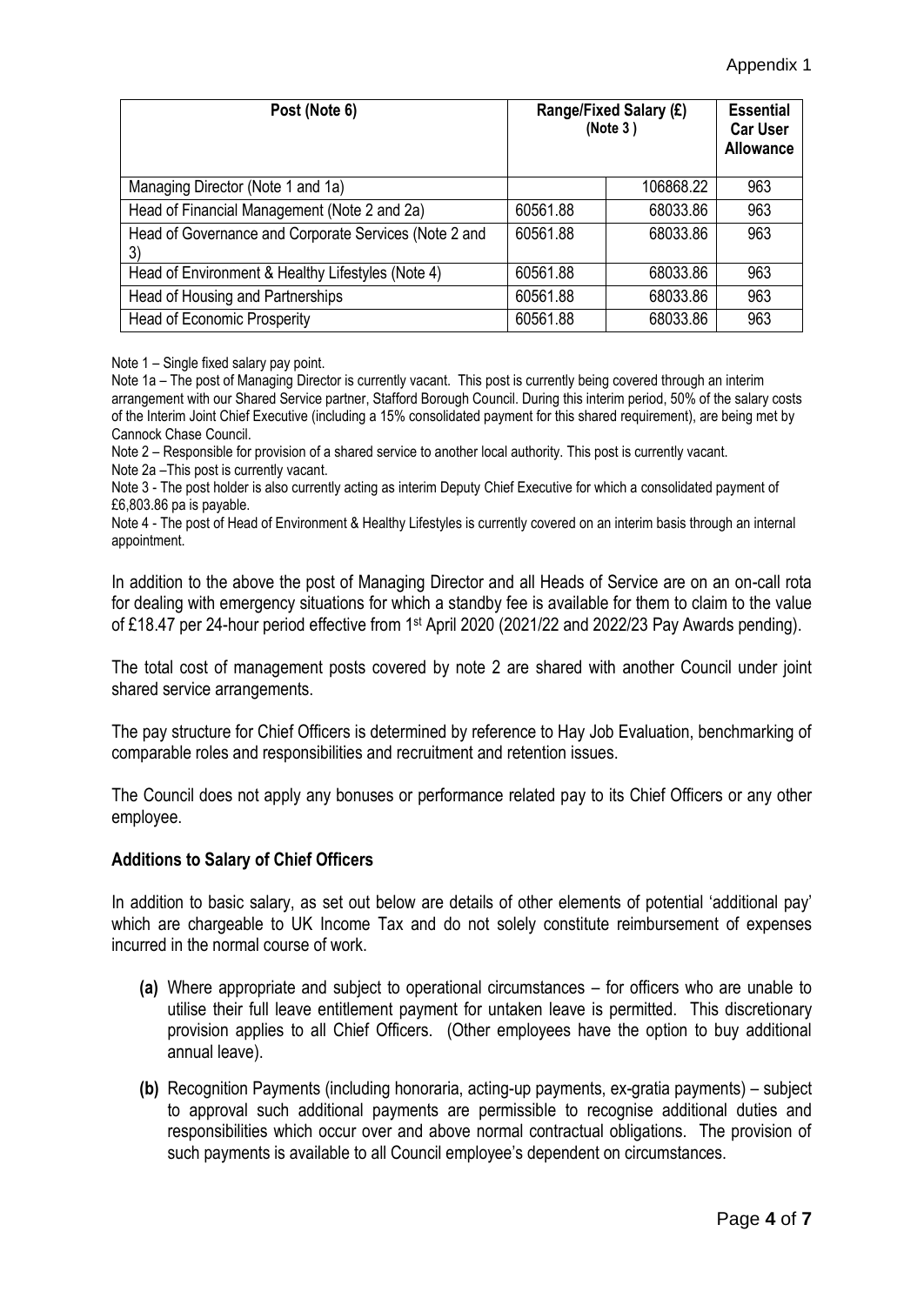- **(c)** Chief Officers receive a fixed annual allowance to cover the broadband and hardware costs of accessing critical systems from home (£1501.89 per annum from 1st April 2020 – (2021/22 and 2022/23 pay awards pending) in line with the agreed Chief Officer and Chief Executive Pay Awards.
- **(d)** Returning Officer Fees a range of fees are payable to the Head of Governance & Corporate Services for her role as returning officer for local elections. The fees are applied according to rates set by Staffordshire County Council for all Local Authorities in Staffordshire. The rates for 2022/23 are yet to be determined. The rates shown as follows are therefore as of 1 st April 2021. Depending on the type of election fees range from £111.96 per 1,000 or part, thereof, electors for either a standalone district or parish election, to £148.29 per 1,000 or part, thereof, electors for combined district and parish elections. Additionally, there are fees of £17.35 per ward for the issue and receipt of ballot papers; a supervisory fee of £37.35 per ward up to four wards, then £18.68 per ward thereafter, for poll cards; and £54.14 for every uncontested ward for which an election is held for a district or parish councillor(s).

### **Recruitment of Chief Officers**

The Council's policy and procedures with regard to recruitment/appointment of chief officers is set out in Section 23, of the Council's Constitution ([http://www.cannockchasedc.gov.uk\)](http://www.cannockchasedc.gov.uk/). When recruiting to all posts the Council will take full and proper account of its own Recruitment, and where appropriate, Redeployment Policies. This policy does not exclude the possibility of recruiting former Chief Officers either from this Council or any other provided that a valid business case exists to do so. However, such occurrences are unlikely to be approved without a break in continuity of service being affected. This policy does not prevent the Council from any future use of the flexibility within the Local Government Pension Scheme to agree "flexible retirement" where a suitable business case exists. The determination of the remuneration to be offered to any newly appointed Chief Officer will be in accordance with the pay structure and relevant policies in place at the time of recruitment and as agreed by Council. Where the Council is unable to recruit to a post at the designated grade and/or salary, it will consider the use of temporary market forces supplements in accordance with its relevant policies, or review grades in light of market related information. Any decision as to the remuneration of chief officer posts is to be determined by Council.

Where the Council remains unable to recruit Chief Officers under a contract of employment, or there is a need for interim support to provide cover for a vacant substantive Chief Officer post, the Council will, where necessary, consider and utilise engaging individuals under 'contracts for service'. These will be sourced through a relevant procurement process ensuring the council is able to demonstrate the maximum value for money benefits from competition in securing the relevant service.

The Council does not currently have any Chief Officers engaged under any such arrangements.

#### **Payments on Termination**

The Councils approach to statutory and discretionary payments on termination of employment of Chief Officers, prior to reaching normal retirement age, is set out within its policy statement in accordance with the provisions of the 2014 Local Government Pension Scheme.

Any other payments falling outside the provisions, or the relevant periods of contractual notice shall be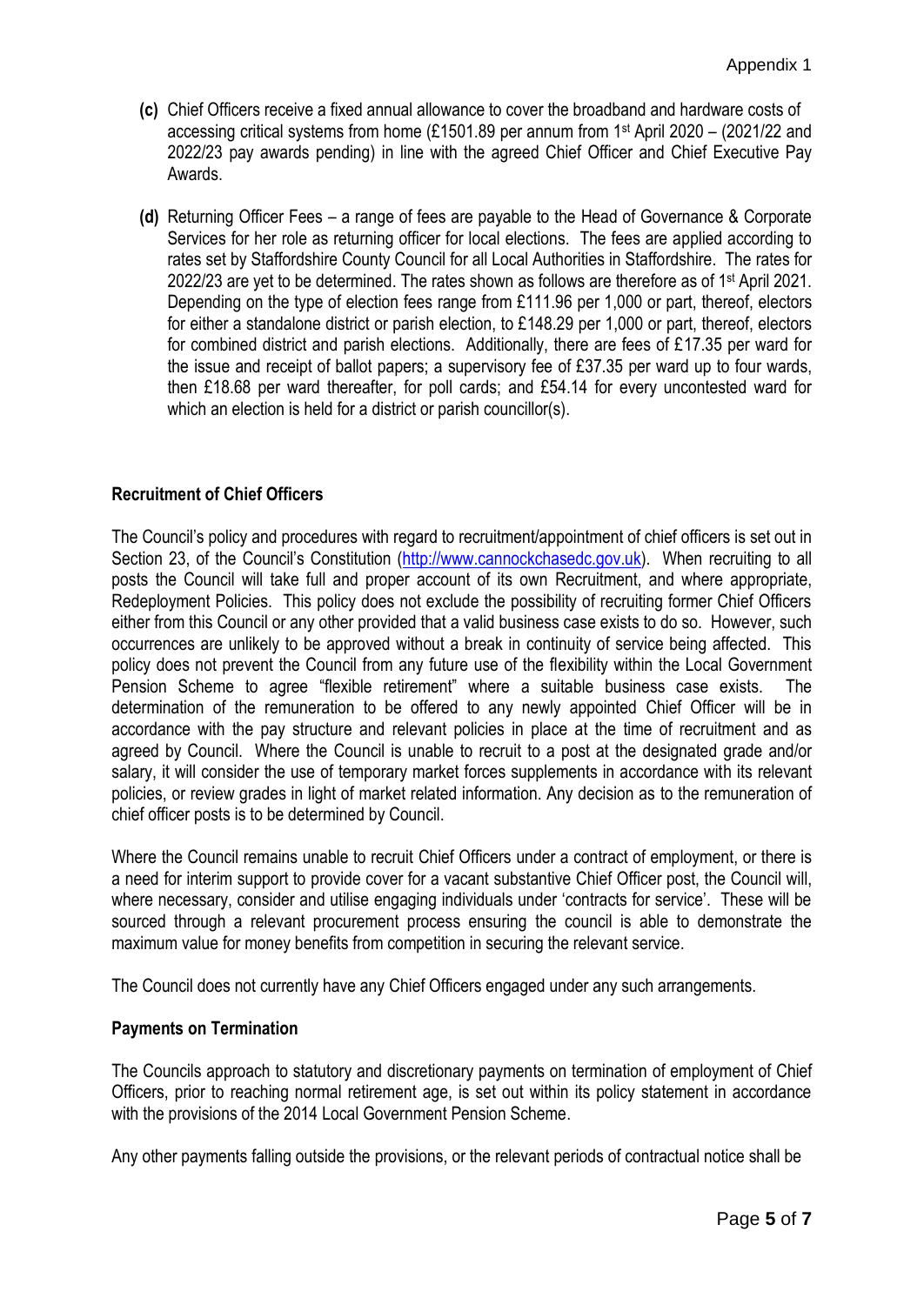subject to a formal decision made by the full Council or relevant elected members, committee or panel of elected members with delegated authority to approve such payments in line with any prevailing legislation governing termination payments.

## **Publication**

Upon approval by full Council, this statement will be published on the Council's Website and Intranet*.*  In addition, for posts where the full-time equivalent salary is at least £50,000, the Councils Annual Statement of Accounts includes a note setting out the total amount of:

- salary, fees or allowances paid to or receivable by the person in the current and previous year.
- any bonuses so paid or receivable by the person in the current and previous year; (non-payable as not applicable at Cannock Chase Council)
- any sums payable by way of expenses allowance that are chargeable to UK income tax.
- any compensation for loss of employment and any other payments connected with termination.
- any benefits received that do not fall within the above

#### **Lowest Paid Employees**

From 1st April 2022 the lowest paid persons employed under a contract of employment with the Council are employed on full time 37 hours equivalent salaries in accordance with the minimum hourly rate currently in use within the Council's grading structure. This is £9.90 per hour, which equates to £19,099.98 per annum. The Council, from time to time, employs other categories of workers who are not included within the definition of 'lowest paid employees' as they are employed under the Government's national minimum wage legislation dependent on age.

The relationship between the rate of pay for the lowest paid and Chief Officers is determined by the processes used for determining pay and grading structures as set out earlier in this policy statement.

The statutory guidance under the Localism Act recommends the use of pay multiples as a means of measuring the relationship between pay rates across the workforce and that of senior managers, as included within the Hutton 'Review of Fair Pay in the Public Sector' (2010). The Hutton report was asked by Government to explore the case for a fixed limit on dispersion of pay through a requirement that no public sector manager can earn more than **20** times the lowest paid person in the organisation. The report concluded that the relationship to median earnings was a more relevant measure and the Government's Code of Recommended Practice on Data Transparency recommends the publication of the ratio between highest paid salary and the mean average salary of the whole of the authority's workforce.

The current pay levels within the Council define the multiple between the lowest paid (full time equivalent) employee (£19099.98) and the established Managing Director post (£106868.22) as **1:5.59** and between the lowest paid employee (£19099.98) and average Chief Officer (excluding the Managing Director position, £68033.86) as **1: 3.56.**

The multiple between the median full time equivalent earnings (£25481) and the Managing Director is **1: 4.19**) and between the median full time equivalent earnings (£25481) and average Chief Officer (£68033.86) is **1: 2.66.**